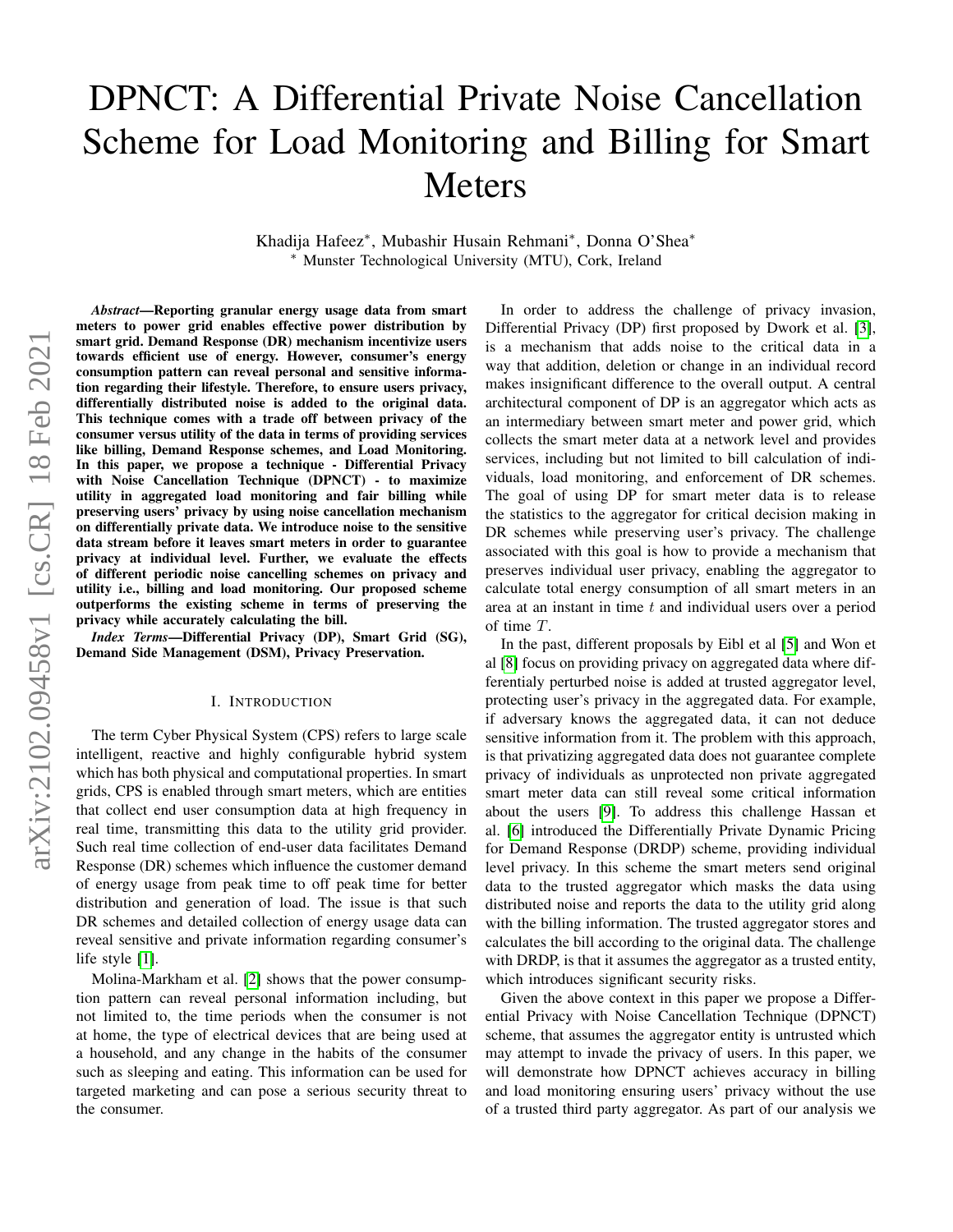TABLE I: Comparison of Techniques for Privacy Preserving using Differential Privacy in smart meters

<span id="page-1-2"></span>

| Ref. No           | <b>Focus</b>                                                                          | Privacy<br><b>Type</b>                                              | <b>Working Mechanism</b>                                                                                                                  | <b>Limitation</b>                                                                                                                                                |
|-------------------|---------------------------------------------------------------------------------------|---------------------------------------------------------------------|-------------------------------------------------------------------------------------------------------------------------------------------|------------------------------------------------------------------------------------------------------------------------------------------------------------------|
| [4]               | Differential<br>Privacy<br>without trusting third<br>party                            | Differential<br>Privacy with<br>Encryption                          | Multiple exchange of encrypted messages with aggregator<br>for differentially private data                                                | Partial fault tolerance, Increased uti-<br>lization of bandwidth, Privacy for<br>aggregated data only                                                            |
| $\lceil 5 \rceil$ | Divisibility of<br>Infinite<br>Laplacian Noise with<br>post processing smooth-<br>ing | Differential<br>Privacy                                             | Adding gamma distributed noise to each individual agent<br>using infinite divisible laplace distribution                                  | Privacy for Aggregated information<br>only                                                                                                                       |
| [6]               | Pricing<br>Dynamic<br>and<br>Privacy                                                  | Differential<br>Privacy                                             | Dual Differential Privacy with Dynamic pricing using<br>trusted third party                                                               | Too much trust on third party for<br>storing real data and calculation of<br>bills, No analysis on the usability of<br>differentially private data at grid level |
| [7]               | for Appliance<br>Privacy<br>Usage                                                     | Differential<br>Privacy                                             | Differential privacy using Laplacian noise with filtering<br>attack analysis to preserve appliance usage privacy                          | Reduced accuracy in utility                                                                                                                                      |
| [8]               | <b>Fault Tolerance</b>                                                                | Differential<br>Privacy with<br>Encryption<br>(Modular<br>addition) | Differential privacy using Laplacian noise with current<br>and future cipher text for fault tolerance with modular<br>additive encryption | Computationally Complex, No pri-<br>vacy for individuals                                                                                                         |
| [9]               | Analysis of Accuracy vs<br>Privacy                                                    | Differential<br>Privacy                                             | Finding balance at individual level privacy with increased<br>data points for decrease in billing error                                   | Reduced accuracy in utility                                                                                                                                      |
| [10]              | Privacy with State Esti-<br>mation                                                    | Differential<br>Privacy                                             | Analysis of State estimation vs individual Privacy using<br>differential privacy                                                          | Lack of analysis on the impact of<br>differential noise on billing                                                                                               |

have benchmarked DPNCT against DRDP [\[6\]](#page-5-6) with different noise cancellation schemes (hourly, daily, and weekly) on total power consumption at an instant  $t$  for load monitoring and total consumption of an individual over a period of time T.

The rest of the paper is organized as follows. Section [II](#page-1-0) discuss the related work and how our solution differs from them. In section [III,](#page-1-1) we present our proposed solution along with algorithm and example. In section [IV,](#page-4-0) we discuss the performance analysis of our scheme and finally conclude the discussion in section [V.](#page-5-10)

#### II. LITERATURE REVIEW

<span id="page-1-0"></span>Table [I,](#page-1-2) gives an overview of the comparison of different privacy solutions for smart grid using DP. [\[5\]](#page-5-3), [\[8\]](#page-5-4) provides privacy for the aggregated data only using infinite divisibility of Laplacian distribution. As previously mentioned the challenge with these approaches is that protected aggregated data still can leak useful information regarding individuals. In order to address this issue, Acs et al [\[4\]](#page-5-7) use cryptography schemes, which relies on users sharing cryptographic keys or ciphertexts with each other, which is difficult to manage as the systems scales. Won et al. [\[8\]](#page-5-4) builds upon the solution provided by [\[4\]](#page-5-7) to address the scalability issue and provides fault tolerance by introducing modular additive encryption. Using this approach, smart meters send private data with current and future ciphertexts to cater for future transmission failure, helping system to run smoothly even in scenarios when smart meter fails to share its ciphertext. The challenge with the solutions outlined above is that even though they provide DP, their implementation makes them computationally complex and expensive. The most relevant work in smart grid privacy using purely differential privacy is [\[6\]](#page-5-6), [\[7\]](#page-5-8), [\[9\]](#page-5-5) where they used Laplacian distribution for generation of noise for individual

level privacy. Barbosa et al. [\[7\]](#page-5-8) used filtering time series attack to validate appliance usage privacy of individual consumers. Trajectory level privacy technique is used by Hale et al. [\[9\]](#page-5-5) which protects sensitive smart meter data over a period of time at an individual level and analyze the cost of privacy over accuracy in billing and aggregated load monitoring. By not using a trusted third party [\[7\]](#page-5-8), [\[9\]](#page-5-5), introduce a certain level of inaccuracy in bills for the users as a cost of privacy. The authors from [\[6\]](#page-5-6) provide usage based dynamic billing along with differential privacy at aggregator level. The noise is generated at the aggregator level and then added to individual data points before sending it to the grid utility. For dynamic billing, the aggregated load is compared with peak allowed load and only the individuals who are responsible for peak load are charge. However, they depend on a trusted third party and assume a "curious but honest" aggregator to provide privacy. In contrast, in our approach we do not make this assumption, and instead we provide individual level privacy at the smart meter level, before it reaches the aggregator component. In addition, our solution also includes a noise cancellation technique to deal with the error in dynamic billing and load monitoring.

## III. PROPOSED SOLUTION: DPNCT

<span id="page-1-1"></span>In this section we present our novel solution along with preliminary information of DP as privacy preserving technique.

## *A. System Model*

Our model illustrated in Figure [1,](#page-2-0) shows three main physical entities: smart meters, aggregators, and utility grid. To calculate total energy consumption in an area at an instant  $t$ , the aggregator receives differentialy private energy consumption data of each user transmitted by smart meters. However, this data alone does not provide accurate information of total load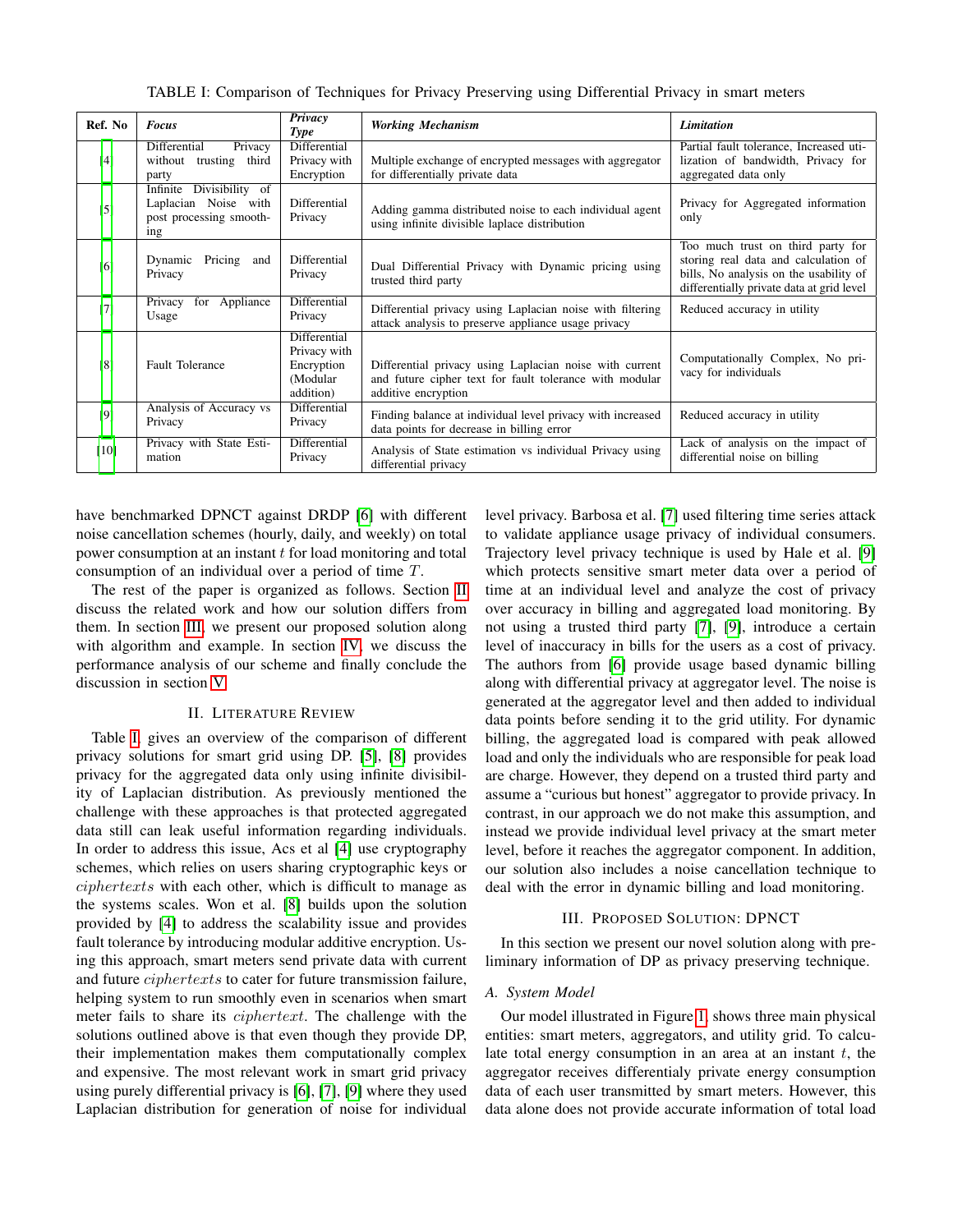<span id="page-2-0"></span>

Fig. 1: System Model: All smart meters send DPNCT masked data to aggregator and group master sends aggregated noise of the group to the aggregator which is subtracted from total masked data to get true aggregated load.

| Key            | <b>Description</b>                                             | Key        | <b>Description</b>                                          |
|----------------|----------------------------------------------------------------|------------|-------------------------------------------------------------|
| mIDs           | IDs of all master smart<br>meters                              | $Er_{T-1}$ | Error in previous bill re-<br>ported by smart meters        |
| $\overline{N}$ | Total number of smart<br>meters                                | $N_K$      | Aggregated group noise                                      |
| $x_t$          | Original load consump-<br>tion of the household at<br>time $t$ | $\Delta t$ | in<br>chosen<br>scheme<br>DPNCT (Hourly, Daily,<br>Monthly) |

<span id="page-2-2"></span>TABLE II: Key Notations and their Description used in Algorithm [1](#page-2-1) and [2](#page-3-0)

```
at an instant t due to the addition of noise in the data at smart
meter level. To deal with this issue, smart meters send their
added noise at time t to a randomly selected master smart
meter shown as blue house in the Figure 1. The master smart
meter then accumulates this noise from all member smart
meters in the group and sends it to the aggregator where
this accumulated noise gets subtracted from aggregated private
data. This process gives an accurate information of total energy
consumption at an instant t for load monitoring. To calculate
total energy consumption of an individual we propose a noise
cancelling DP mechanism (DPNCT), where in addition to
adding Laplacian noise n_{\Delta t} in time period \Delta t, each user
subtracts the noise nc added in \Delta t - 1. As a demand response
scheme, aggregator checks if the total energy consumption of
a single user is more then maximumAllowedUnits set by
grid utility, then instead of base unit price, aggregator charges
surcharge price for the extra units. However, if the user gets
surcharged price due to added noise then the error is corrected
in the next bill.
```
# *B. Differential Privacy*

<span id="page-2-1"></span>As proposed by Dwork et al. [\[3\]](#page-5-2) differential private noise gives  $\epsilon$  privacy for a mechanism, M, if for any two neighbouring data-sets D1 and D2 which differ in at most one record

# Algorithm 1: Calculation of Bill and Aggregated Load at Aggregator

```
Function AggregatedLoadCalculation();
begin
    Input: mIDs
    while Billing Period T do
         for all smart meters i in N do
          X_i = getMaskedData(i);
         end
         for masterID in mIDs do
             N_K = getNoiseData(masterID);
          \overline{\phantom{a}}end
         totalLoad_t = \sum_{i=1}^{N} X_i - \sum_{i=1}^{K} N_i;
    end
end
Function BillCalculation();
begin
    Input:
             max Units, SurfacePrice, UnitPrice,Err-1for all smart meters i in N do
         if \sum_i^T X_i \geq maxAllaowed Units then
             surcharge Units =\begin{array}{l} \textcolor{red}{\sum} X_i - \textcolor{red}{max} \textcolor{red}{All} \textcolor{red}{a} \textcolor{red}{oved} \textcolor{red}{Units}; \end{array}\overline{BaseBill} = maxAllaowed Units *UnitPrice;SurchargeBill =surchargeUnits * SurchargePrice;
             TotalBill_i=BaseBill + SurfaceBill - Er_{T-1};Notify TotalBill_i and surelarge Units to
               smart meter i;
         else
              TotalBill_i = \sum X_i * UnitPrice;Notify Total \overline{Bill}_i to smart meter i;
         end
    end
end
```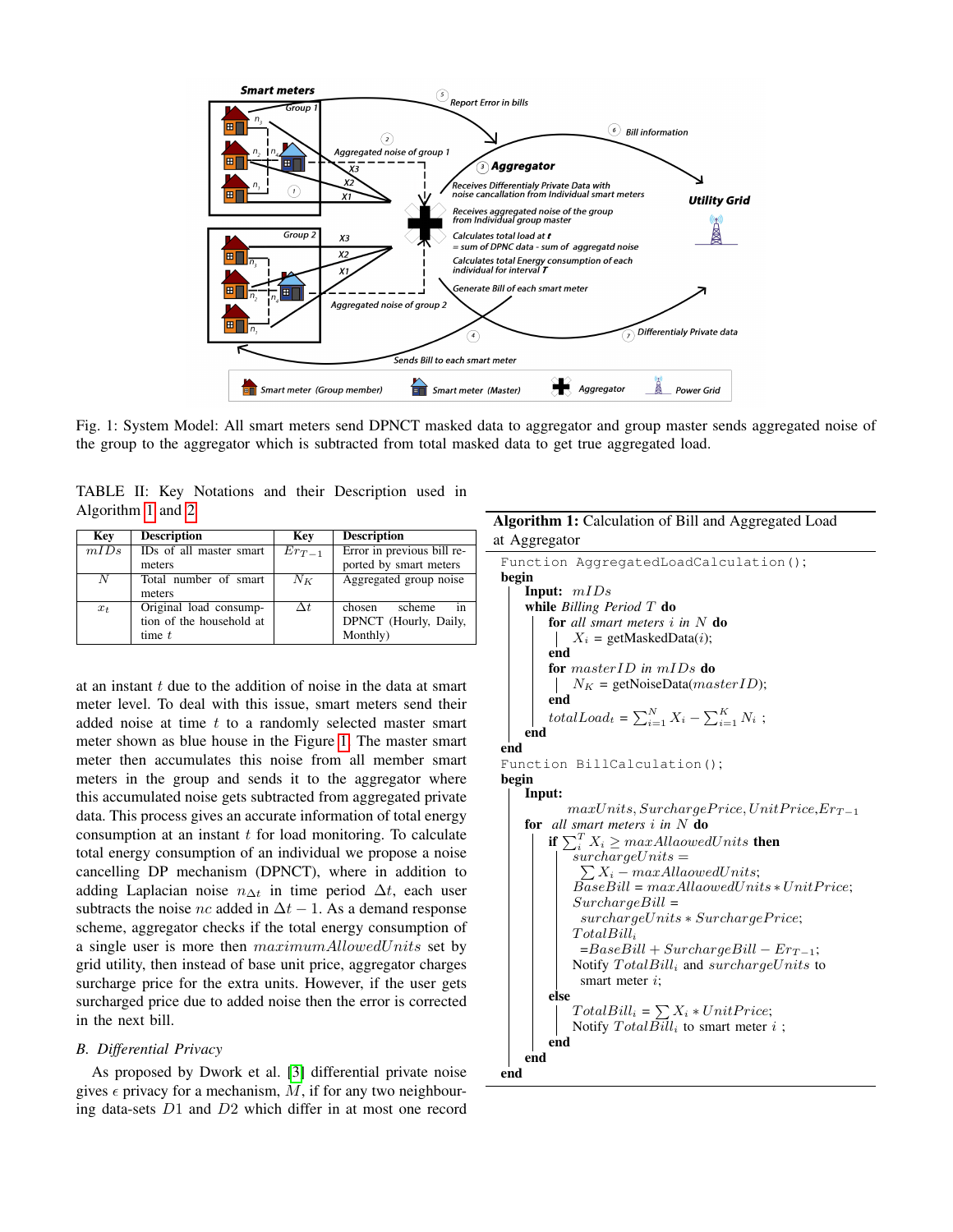<span id="page-3-2"></span>TABLE III: Comparison of DPNCT with DRDP

| Feature                      | <b>DRDP</b> [6] | <b>DPNCT</b> |
|------------------------------|-----------------|--------------|
| Aggregator-to-grid anonymity | Yes             | Yes          |
| Dynamic Billing              | Yes             | Yes          |
| User-to-Aggregator anonymity | Nο              | Yes          |

Algorithm 2: Differential Privacy With Noise Cancellation at Smart Meter

Function DPNCT(); begin

**Input:**  $x_t$ , *ID*,  $\Delta t$ , master*ID*<sub>t</sub>, totalBill, surchargeUnits  $N_{t-1} = N_t;$  $N_t = 0;$ while *Time Period* ∆t do  $n_t = G(N, \lambda) - G'(N, \lambda);$  $N_t$  = Push $(n_t)$ ;  $nc_{t-1} = \text{Pop}(N_{t-1});$  $X_t = x_t + n_t - n c_{t-1};$ Send  $X_t$  to aggregator; if  $masterID_t = ID$  then for *all* k *smart meters in group* do get noise  $n_{k,t}$  from member smart meter; end Report aggregated group noise  $\sum_{k} n_{k,t}$  to aggregator else Send  $n_t$  to master smart meter with  $masterID_t$ end end if *surcharge Reported By Aggrgator* then if  $Surcharge Units > TotalNoisein\Delta t$  then  $\Box$  Error = TotalNoise else  $Error = SurfaceUnits$ ; end Notify Error To Aggregator ; else Error  $= 0$ ; end end

<span id="page-3-0"></span>and for all possible answers  $S \subseteq Range(M)$ , the following equation holds true.

$$
Pr(M(D1) \in S) \le e^{\epsilon} * Pr(M(D2) \in S)
$$
 (1)

In simpler terms, it is unlikely that an adversary finds out anything meaningful from smart meters data-set that is differentially private where  $\epsilon$  is the privacy parameter controlled by user ranges from 0 to 1. The lesser the value of  $\epsilon$  the more private the data would be but, with less utility.

*1) Sensitivity:* Sensitivity of a function f is defined as maximum difference in output of any two neighbouring datasets. In our case, we can make use of pointwise sensitivity, explained in detail by Eibl and Engel [\[5\]](#page-5-3), where each data smart meter i at time  $t$  generates noise  $n_{i,t}$  independently irrespective of the data of other smart meters.

$$
S_{pw} = max_{D1,D2} |f(D1) - f(D2)| = max_{i,t} |x_{i,t}| \qquad (2)
$$

So the query at time t is  $\epsilon_t = \epsilon/t$  private such that  $\sum \epsilon_t = \epsilon$ where sensitivity for the data would be maximum consumption by any smart meter at all time. Selection and analysis of different sensitivity strategies is out of scope of this paper's work.

*2) Infinite divisibility of Laplace distribution:* For the privacy of individual consumer we need to add noise at each smart meter before reporting the data to the aggregator. We use Laplacian noise due to its property of infinite divisibility as each smart meter will add noise on their own independently without any prior knowledge of other smart meters. Infinite divisibility of Laplace distribution states that if a random variable is sampled from the probability distribution function of Laplace distribution that is:  $f(x, \lambda) = 1/2(e^{|x|/\lambda})$ , then the distribution is infinitely distributed for  $N \geq 1$ ,

<span id="page-3-1"></span>
$$
Lap(\lambda) = \sum_{i=1}^{N} (G(N,\lambda) - G'(N,\lambda))
$$
 (3)

Where  $G$  and  $G'$  are independent and identical distributed gamma density functions with same parameters.  $N$  is the number of smart meters at network level and  $\lambda$  is drawn on the basis of  $\epsilon$  and point wise sensitivity. Equation [3](#page-3-1) implies that at an instant  $t$  the aggregated noise of all smart meters would be equal to  $Lap(\lambda)$  when using gamma density function.

## *C. Differentially Private Noise Cancellation Mechanism*

We assume that our smart grid model has  $N$  smart meters and one aggregator. Each smart meter  $i$  records its power consumption reading  $x_{i,t}$  in  $kWh$  at an instant t. Since, aggregator does not need to know the individual consumption of users, each smart meter  $i$  adds gamma noise to its original energy consumption data at time t i.e.  $x_{i,t} + (G(N, \lambda) - G'(N, \lambda))$ and sends this masked data to the aggregator. Using [3,](#page-3-1) the masked data  $X_{i,t}$  of N smart meters gives differential privacy of  $\epsilon$  when aggregated as follows.

$$
\sum_{i=1}^{N} x_{i,t} + (G(N, \lambda) - G'(N, \lambda)) = \sum_{i=1}^{N} x_{i,t} + Lap(\lambda) = \sum_{i=1}^{N} X_{i,t}
$$
\n(4)

However, to increase the accuracy of aggregated load at an instant  $t$ , we use aggregated noise cancellation protocol. In this protocol, each smart meter is assigned an ID by aggregator and in each round  $K$  groups are formed. Each group has  $k$  out of N smart meters randomly selected. A master  $k_i$  is selected randomly in each group and all members send their noise to the master which then send the aggregated group noise to the aggregator. The aggregator subtract the aggregated group noise i.e.,  $\sum_{i=1}^{k} n_{i,t}$  from total masked values  $(X_{i,t})$  to get accurate load at time t as follows.

$$
\sum_{i=1}^{n} X_{i,t} - \sum_{i=1}^{k} n_{i,t} = \sum_{i=1}^{n} x_{i,t}
$$
 (5)

In order to improve accuracy in billing, each smart meter records noise added to the smart meter data over a period of time  $\Delta t$ . Each smart meter generate gamma noise  $n_{i,t}$ independently using [3](#page-3-1) and adds it to the original data before reporting to the aggregator. The total noise added in  $\Delta t$  is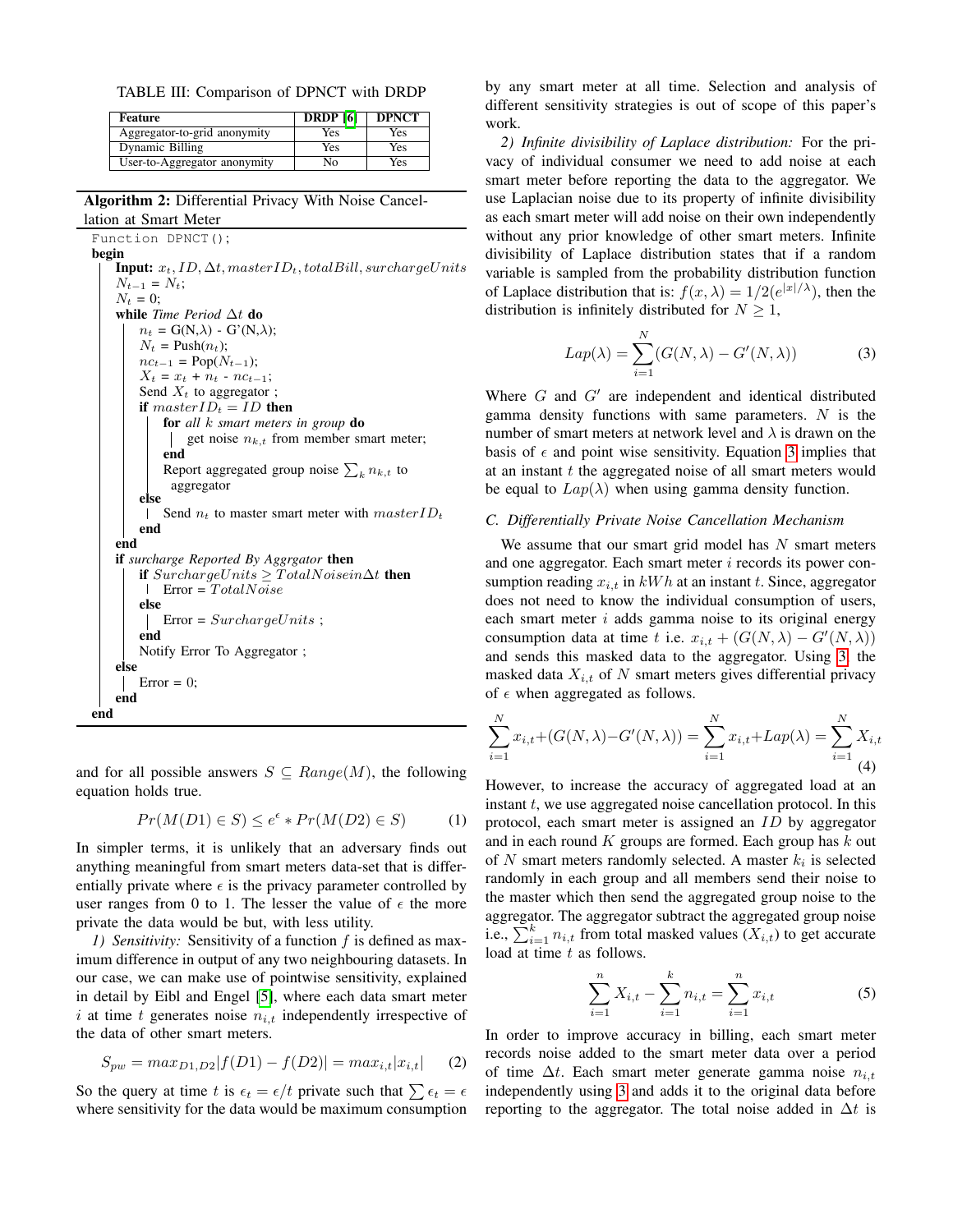<span id="page-4-1"></span>

Fig. 2: Evaluation of differential privacy and comparison of DRDP and DPNCT with real-time daily profile of a randomly selected house. Fig. 2(a) shows comparison of DRDP and DPNCT with real-time data. This graph shows that the daily usage is well masked by both DRDP and DPNCT schemes. But with DPNCT, the masking is much better. Fig. 2(b) shows comparison of MAE between Original Unprotected data, DRDP, and DPNCT in total energy consumption.

subtracted from the smart meter data in the next period of time  $\Delta t$  to cancel the overall effect of noise in billing. We will see the effect of selecting this time period  $\Delta t$  schemes in performance evaluation section. The protocol is further elaborated in Algorithm [2](#page-3-0) with the help of Table [II.](#page-2-2)

## IV. PERFORMANCE ANALYSIS

<span id="page-4-0"></span>In this section, we evaluate our algorithm for privacy and accuracy. The experiments are performed over the energy consumption data provided by [\[11\]](#page-5-11) and results are compared with the benchmark set by DRDP [\[6\]](#page-5-6). In [\[11\]](#page-5-11) residential energy profiles in watts of 200 households with the granularity of 10 minutes is provided which gives  $T = 6*24*30 = 4,320$ data points per month for a single household. For implementation of DPNCT we used Numpy library of Python 3.0 (cf. https://numpy.org). For simplicity, we used  $\epsilon = 1$  and pointwise sensitivity  $max_{i,t}|x_{i,t}|$  with  $mean = 0$  to calculate scale parameter  $\lambda$  for Laplacian noise generation. The complexity cost of generating a random number is  $O(1)$  and our algorithm adds a random number i.e., noise  $n_t$  at each reading  $x_{i,t}$  so the complexity of our Algorithm per smart meter is  $O(N)$ , N being the total number of data points in time period  $T$ . For noise cancellation, we keep track of the noise added in previous period  $\Delta t_{t-1}$  and the same noise is then subtracted in the next period  $\Delta t_t$ . We compare noise cancelling schemes with  $\Delta t$  as hourly, daily, and weekly. For dynamic billing we set  $MaxAllowed Units$  to be  $5500kWh$  and  $Unit$  and SurchargePrice to be 10\$ and 20\$ respectively. All the experiments were performed 20 times and the average of them is taken as to normalise the nature of randomness in the noise cancellation and noise generation.

In the Figure 2, we compare our DPNC Technique with the results of DRDP strategy used by [\[6\]](#page-5-6) on the daily profile of a randomly chosen single user. In the given Figure [2a,](#page-4-1) the solid black line denotes original real-time data and the dotted blue line shows protected data by DRDP, the dotted red line depicts DPNCT protected data. The masking effect of noise added by DPNCT technique has close to none correlation (0.11, 1 being the highest correlation) with the real-time data profile. This low correlation depicted in [2a,](#page-4-1) means that an adversary cannot infer a users behaviour and life style patterns, ensuring the privacy of user data patterns generated without the underlying assumption of a trusted third party aggregator.

As demonstrated in the Table [III,](#page-3-2) our proposed DPNCT, ensures user-to-aggregator anonymity as an additional feature over DRDP. We calculated Mean Absolute Error (MAE) in total energy consumption of a single household as follows:

$$
MAE = \sum_{i=1}^{N} \frac{|x_i - X_i|}{x_i} \tag{6}
$$

Where  $|x_i - X_i|$  is the absolute error between sum of real values and total DPNC masked values of a household. In Figure [2b,](#page-4-1) we compare MAE in total energy consumption of a single household between DPNCT hourly scheme and DRDP. The impact of DPNCT schemes on the utility goals of smart metering data i.e., billing and load aggregation for load monitoring and dynamic pricing, is analysed in the following subsections.